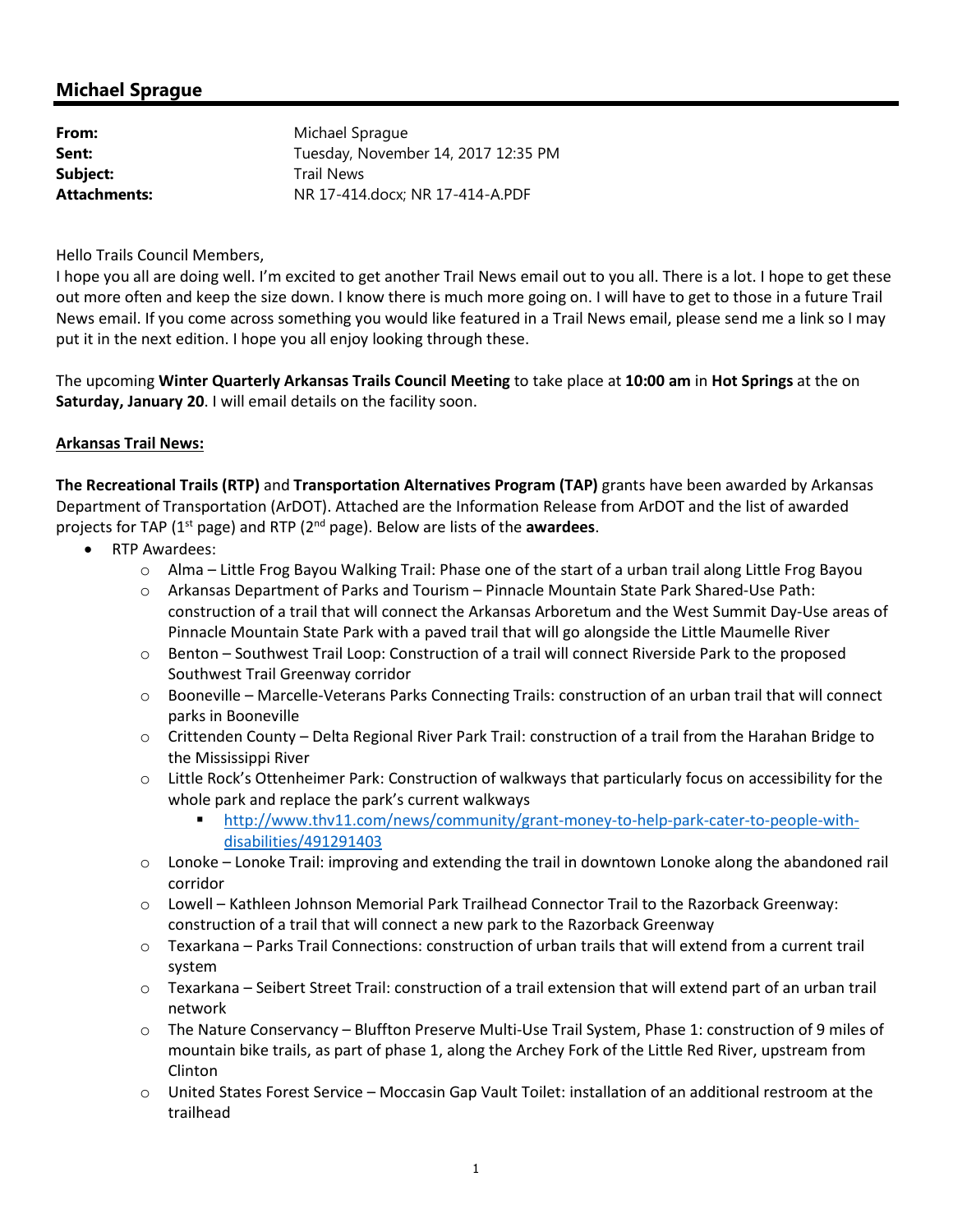- o United States Forest Service Richland Creek Vault Toilet: installation of a new restroom to replace the existing one
- o University of Arkansas at Little Rock Coleman Creek Greenway: construct an on-campus trail extension of the Coleman Creek Greenway system
- Trail-Related TAP Awardees:
	- o Fayetteville Weddington (Hwy. 16) and I-49 Shared-Use Paved Trail: a shared-use trail over a new bridge spanning I-49
	- o Jonesboro Downtown to A-State connection:
		- http://katv.com/news/local/grant-to-fund-walkingbiking-trail-between-downtown-and-a-state
		- http://www.kait8.com/story/36647192/grant-to-fund-walkingbiking-trail-between-downtownand-a-state
	- o North Little Rock Recycle Bikes for Kids: Recycle Bikes for Kids is a program that takes in and gives out used bikes for people (kids and adults)
	- o Prairie Grove Muddy Fork Park Walking Trail: a neighborhood walking trail
	- o Saline County Old River Bridge: to go towards the refurbishing of the Saline Crossing Bridge, which will be part of the Southwest Trail Greenway
	- General write-up on the two grant program awards in Northwest Arkansas:
		- o http://www.arkansasonline.com/news/2017/nov/01/northwest-arkansas-cities-get-state-mon/?f=newsarkansas

About **16 miles of mountain bike trails** are **to be built** on City of **Hot Springs** land just north of town. The project is being headed by Visit Hot Springs and the city. Part of the \$1.3 million trail will be funded by a \$648,421 grant from the Walton Family Foundation. The project is the first phase to build 44 miles of trails in the forested mountains and lakes area, a short ride from downtown Hot Springs, potentially making Hot Springs a mountain bike destination of national significance.

- http://www.nwaonline.com/news/2017/oct/26/foundation-gives-grant-to-start-trail-2-1/
- http://www.hotsr.com/news/2017/oct/25/walton-foundation-fund-part-biking-trail/
- http://www.hotsr.com/news/2017/oct/31/ad-panel-oks-mountain-bike-trail-system/
- http://www.hotsr.com/news/2017/nov/01/terrain-blessing-curse-in-northwoods-ar/

Arkansas Game and Fish Commission (AGFC) has designated **Fourche Creek** in Little Rock as **Arkansas' first Urban Water Trail**. A **new boat ramp** accessing the creek at **Benny Craig Park** was also recently built with help from AGFC.

- https://www.arkansas.com/blog/post/paddling-the-fourche-creek-urban-water-trail/
- http://www.arkansasonline.com/news/2017/may/09/south-lr-creek-hailed-as-place-for-cano/
- http://www.thv11.com/news/local/new-boat-ramp-float-tours-unveiled-in-little-rock/438894975
- https://www.facebook.com/ARGameandFish/posts/10155299068638234:0

Article in the Huffington Post about **canoeing with Congressman French Hill** on **Little Rock's Fourche Creek**:

• http://www.huffingtonpost.com/entry/the-time-i-went-canoeing-with-a-republicancongressman\_us\_59b2d812e4b0d0c16bb52c55

**Also about Fourche Creek**, about a third of the way down, this article highlights volunteers that picked up **3,150 pounds of trash last month** from the waterway:

• http://www.arkansasonline.com/news/2017/nov/13/group-plans-project-on-small-epa-grant-/?f=newsarkansas

Here is a **video** that highlights **Fourche Creek** and, later in the clip (8:40) highlights **Arkansas water trails**:

• https://www.youtube.com/watch?v=iElK705LHQ8

Arkansas Game and Fish also dedicated **Rabbit Tail Water Trail**, a new water trail on **Lake Ouachita**:

• https://www.agfc.com/en/news/2017/08/30/agfc-dedicates-new-water-trail-at-lake-ouachita-sept-8/ Website for the new Rabbit Tail Water Trail: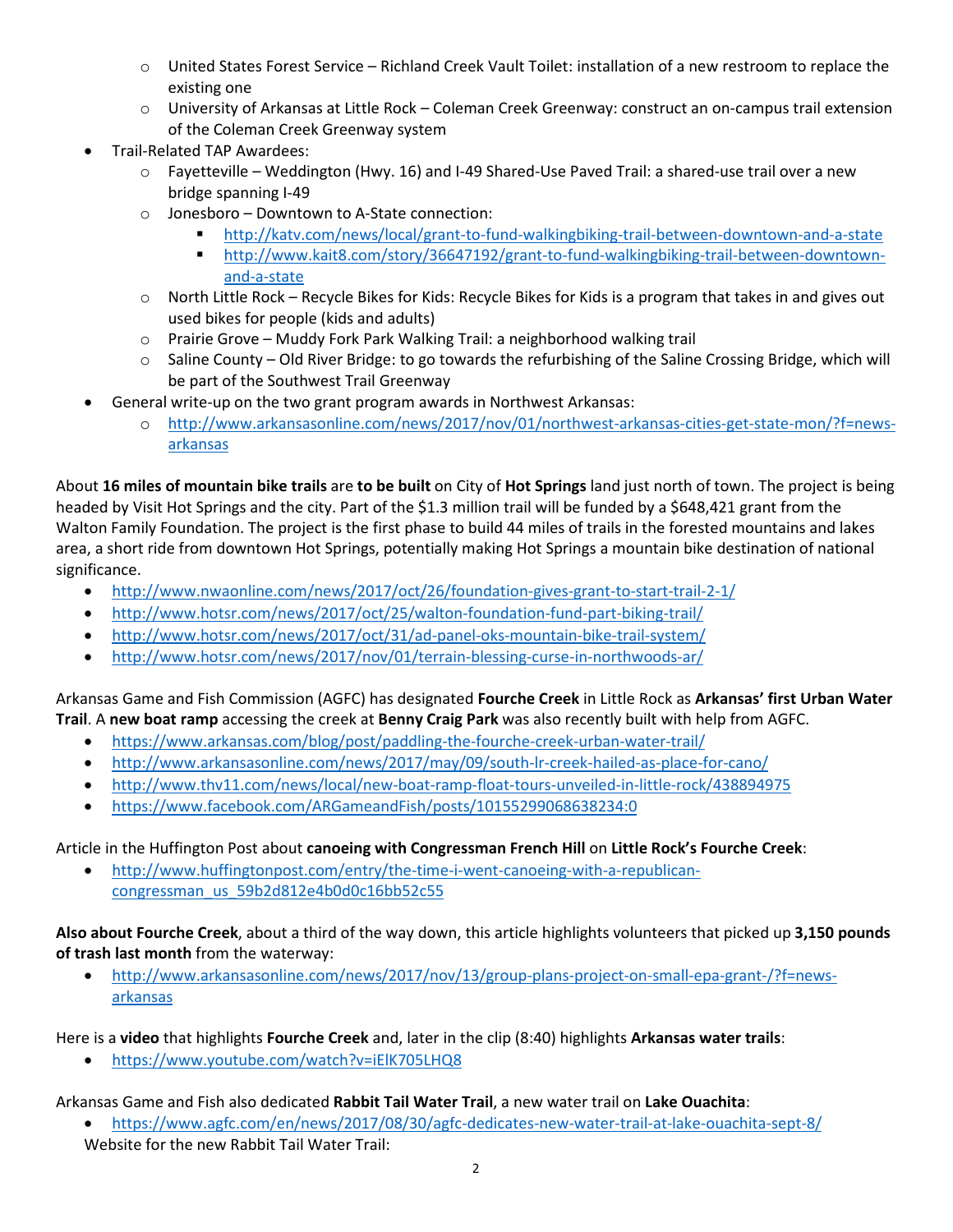• https://www.agfc.com/en/explore-outdoors/wildlife-viewing/water-trails/rabbit-tail-water-trail/

### Speaking of water trails, **AGFC** has a **new Water Trail Webpage**:

• https://www.agfc.com/en/explore-outdoors/wildlife-viewing/water-trails/

**Arkansas Tech University** and the City of **Russellville** officially **open a trail**, connecting campus and the aquatics center, today.

• http://www.arkansastechnews.com/community/ribbon-cutting-for-tech-connect-trail-tuesday/

### The **Razorback Greenway** is being extended to **Bella Vista**:

• http://5newsonline.com/2017/11/02/razorback-greenway-expands-to-bella-vista/

### **Fayetteville** is constructing a **trail to Mount Kessler**. These two articles about the project are from August:

- https://www.fayettevilleflyer.com/2017/08/03/cato-springs-trail-construction-continues-in-south-fayetteville/
- https://www.fayettevilleflyer.com/2017/08/31/crews-install-bridge-and-tunnel-on-cato-springs-trail/

### A **new trailhead facility** is being constructed at **Arkansas City** for the **Delta Heritage Trail**:

• http://www.arkansasonline.com/news/2017/aug/07/site-to-celebrate-delta-s-railroad-hist-1/

# Both **Little Rock** and the **coalition of Garland, Pulaski and Saline counties** received **Federal Land Access Program (FLAP)**

**grants** to help with the Southwest Trail—a rail-trail project that would connect Little Rock and Hot Springs.

Little Rock's FLAP Grant—construction of phase one to connect the Arkansas River Trail with Little Rock Central High National Historic Site:

- http://www.arkansasonline.com/news/2017/jun/17/lr-gets-grant-to-help-build-ramp-to-bri/
- https://www.arktimes.com/ArkansasBlog/archives/2017/06/16/lr-gets-16-million-for-river-trail-ramp-and-fix

Garland, Pulaski and Saline Counties' Grant—design of the trail from Little Rock Central National Historic Site to Hot Springs National Park:

- https://www.arktimes.com/arkansas/the-biking-news/Content?oid=6697743
- http://www.thv11.com/news/local/trail-from-little-rock-to-hot-springs-gets-26-million-grant-to-help-coverdesign-costs/484664825

# **Fort Smith** hopes to connect a **34-mile trail system**:

• http://5newsonline.com/2017/11/13/progress-made-on-fort-smith-trails/

# Alma to design a **10-mile, trail system** open to mountain bikes at **Lake Alma**:

- http://www.pressargus.com/news/20171109/plan-for-alma-trail-system-gets-city-council-support
- http://www.pressargus.com/news/20171108/alma-council-supports-trails-proposal

# **Conway** launches **Arkansas' first bike share** program:

- http://www.arkansasonline.com/news/2017/may/28/conway-launches-first-bike-share-program/?f=rivervalley
- http://thecabin.net/news/local/2017-05-22/city-announces-first-bike-sharing-program-state

# **Arkansas State University** starts a bike share program:

- http://www.astateherald.com/news/bike-sharing-program-comes-to-arkansas-stateuniversity/article\_caacf49c-b049-11e7-b76c-7b2ef5fc86b4.html
- http://www.kait8.com/story/36541468/a-state-announces-bike-share-program

# **Little Rock** is getting **Bicycle Share** in the spring:

- https://www.littlerock.gov/for-residents/bikeped-little-rock/bike-share/
- http://www.thv11.com/news/local/north-little-rock-little-rock-teaming-up-to-launch-bike-shareprogram/444690854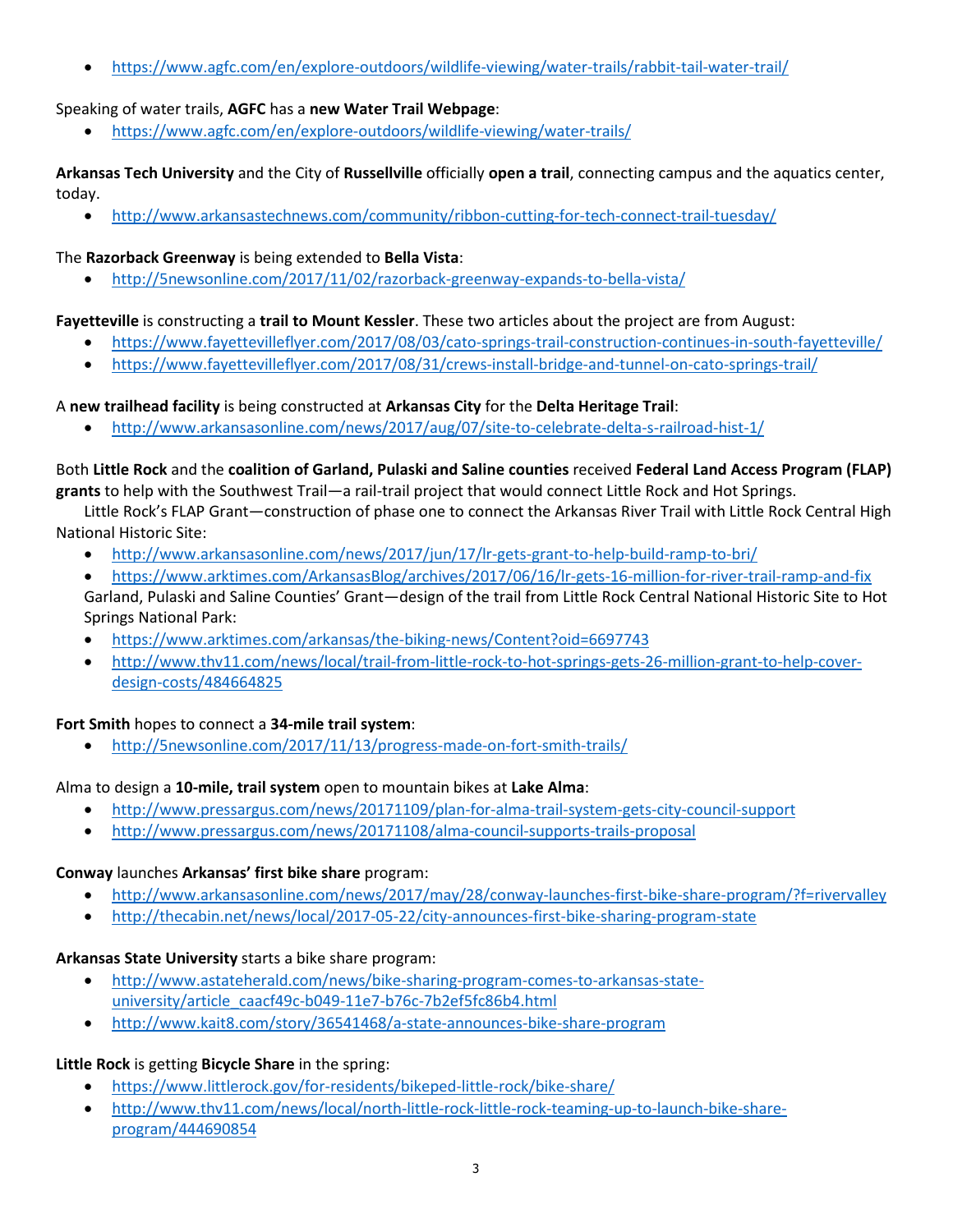### **Mountain Valley Spring Water** has partnered with **Friends of the Ouachita Trail (FoOT)**

• https://www.prnewswire.com/news-releases/mountain-valley-spring-water-partners-with-friends-of-theouachita-trail-300536171.html

Efforts are being made to create a **Rail Trail** from **Paris to Fort Smith**:

• http://www.swtimes.com/opinion/20170602/community-matters-rails-to-trails-project-holds-promise

One year since the **Harahan Bridge bicycle-pedestrian trail** has been opened and connections are still being made.

- Here is an article about the area around the Big River Crossing (the trail across the Harahan Bridge) and the links and developments being made because of it:
	- o https://www.memphisdailynews.com/news/2017/oct/21/the-ties-that-bind/
- Observation on a bike ride across the Harahan Bridge:
	- o https://www.memphisdailynews.com/news/2017/oct/21/big-river-crossing-observations-on-twowheels-and-sometimes-two-feet/
- A quarter million people walked out on the Harahan Bridge in its first year:
	- o http://www.commercialappeal.com/story/news/2017/10/18/big-river-crossing-drew-nearly-250-000 first-year-promoters-say/775253001/

**Central Arkansas Water** is conducting a study to determine if **mountain biking** will be allowed on property adjoining **Lake Maumelle**:

- http://www.carkw.com/2017/07/central-arkansas-water-to-study-mountain-biking-in-lake-maumellewatershed/
- http://www.thv11.com/news/local/central-arkansas-water-to-consider-allowing-biking-around-lakemaumelle/455618321
- https://www.arktimes.com/ArkansasBlog/archives/2017/07/14/central-arkansas-water-to-study-mountainbiking-around-its-lake

Here is an article about **a Buffalo River paddling trip** for **wounded veterans** and the group **Team River Runner** that organizes these:

• https://www.canoekayak.com/travel/paddling-arkansas-buffalo-river-woundedveterans/#Dt7c4CvFEQDEi00t.97

A woman sets the **fastest known time** (FKT) for the **Ozark Highlands Trail** – not quite 2 ½ days:

• https://sgbonline.com/ashley-nordell-smashes-fastest-known-time-on-ozark-highlands-trail/

### **Little Rock** has become home to the production of **top of the line carbon fiber bicycle frames**. Here is an article about **HIA Velo/Allied Cycle Works**:

- http://bicycletimesmag.com/hia-velo-back-to-work/
- https://www.arktimes.com/arkansas/hia-velo-brings-bike-building-back-home/Content?oid=8404751
- http://redkiteprayer.com/2017/05/big-stones-little-rocks/

### **Bentonville Police** to use **ebikes**:

• http://5newsonline.com/2017/08/24/bentonville-police-bike-team-start-using-e-bikes-to-patrol-trails/

### **Outerbike**, a national bicycle demo event, is to be held in **Bentonville** next fall:

- http://www.bicycleretailer.com/north-america/2017/09/19/outerbike-plans-bentonville-arkansas-event-2018#.Wgoz7nbatpg
- https://www.pinkbike.com/news/outerbike-adds-bentonville-arkansas-to-moab-and-crested-butte-events.html

# Arkansas Times **highlights bicycle trails**:

• https://www.arktimes.com/arkansas/9-essential-arkansas-bike-rides/Content?oid=4660345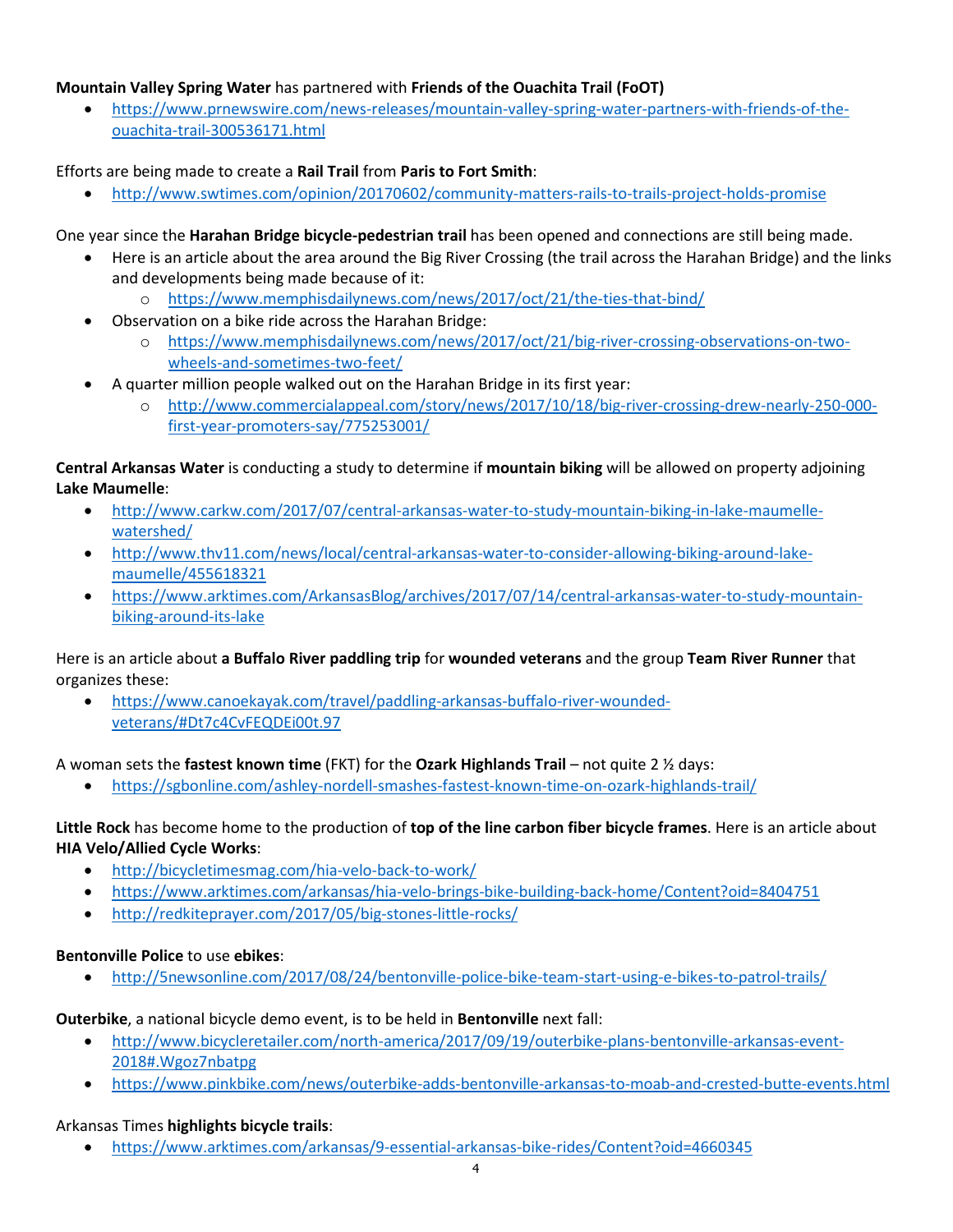#### **Explore Arkansas** highlights the **Bayou Bartholomew Water Trail**:

• http://katv.com/news/local/explore-arkansas-the-water-trail-on-bayou-bartholomew

#### The latest issue of **Bike Arkansas**:

• https://issuu.com/arkansastimesvisitorsguide/docs/ar\_wild\_bike\_fall\_2017\_digital\_edit

#### Here are a couple of write-ups about the **Arkansas Trails Council Awards**:

- http://www.boonevilledemocrat.com/news/20170728/ouachita-national-forest-employee-volunteer-receivearkansas-trails-council-awards
- http://www.island63.com/dispatch/index.cfm?id=352

#### This summer, **cycling** was highlighted in displays at the **Arkansas State Capitol**. Here is a video of it in case you missed the exhibit:

• https://www.youtube.com/watch?v=LX91u2q3iSE&feature=youtu.be

#### A man spots **alligator** on the **Bona Dea walking trail** in Russellville:

- http://www.thv11.com/news/local/ark-man-gets-up-close-and-personal-with-alligator-on-walkingtrail/428499675
- http://5newsonline.com/2017/04/04/russellville-man-spots-gator-on-walking-trail/
- http://www.arkansasmatters.com/news/local-news/giant-gator-spotted-in-russellville/687719433

#### Russellville will be hosting the National Wilderness Stewardship Alliance 2017 National Wilderness Workshop on October 3-5 at Arkansas Tech.

- Here is a link to their webpage with information about it: http://www.wildernessalliance.org/
- Here is a link to a video made from last year's National Wilderness Workshop: http://www.wildernessalliance.org/

#### **Other Trail News:**

United States **commuting statistics**:

• http://www.governing.com/gov-data/walk-to-work-popularity-data-for-american-cities.html

### Here's an article about **constructing** the next big **long-distance hiking trail**:

• https://www.outsideonline.com/2193306/what-does-it-take-build-wilderness-hiking-trail

Speaking of long distance adventures, here is a site that highlights a long-distance mountain bike route in the Appalachians, consisting of roads and singletrack trails, called the **Southern Highlands Traverse**:

• http://www.bikepacking.com/plog/southern-highlands-traverse/

#### Here is site just about **Bikepacking routes**:

• http://www.bikepacking.com/bikepacking-routes/

### An **equestrian (cowboy) lassos** a **bicycle thief** in a **Walmart parking lot**:

• https://www.youtube.com/watch?v=dsq\_jZiB1\_U

This article highlights how developed **bike networks** influence **safety** and **ridership**:

• https://usa.streetsblog.org/2017/05/31/landmark-study-tests-a-bike-networks-effects-on-safety-and-ridership/

Montreal elected their first woman as **mayor**. She was considered a long shot and ran on a **platform** that focused on **better transit** and **safer bicycling**: